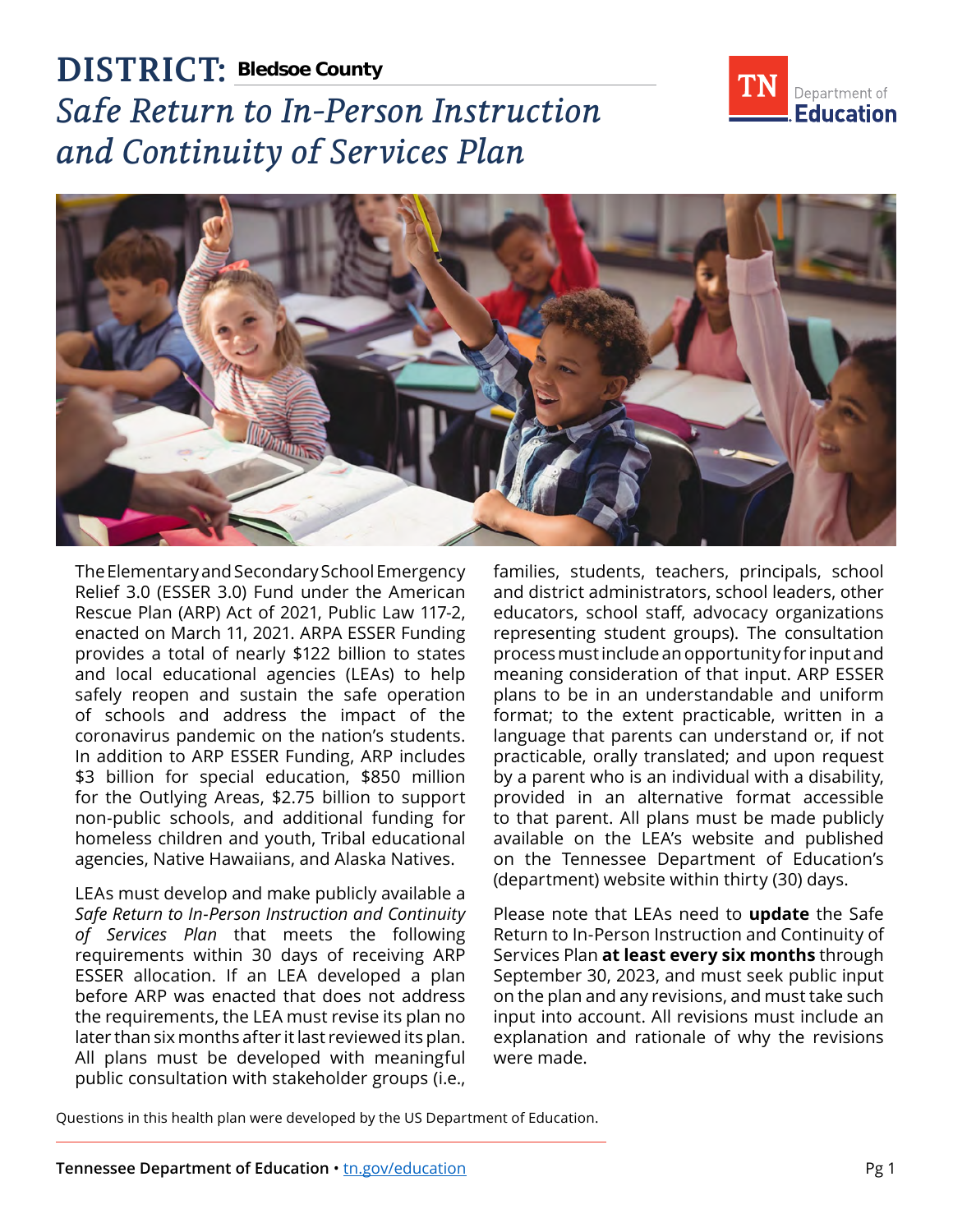## *Consultation with Stakeholders*

**1 Describe how the LEA will, in planning for the use of ARP ESSER funds, engage in meaningful consultation with stakeholders, including, but not limited to:** 

- i students:
- ii. families:
- iii. school and district administrators (including special education administrators); and
- iv. teachers, principals, school leaders, other educators, school staff, and their unions.
- v. tribes;

**about specific needs they have.** 

vi. civil rights organizations (including disability rights organizations); and

**assisted in the facilitation and collected the data on a Google document.** 

vii. stakeholders representing the interests of children with disabilities, English learners, children experiencing homelessness, children and youth in foster care, migratory students, children who are incarcerated, and other underserved students.

**Bledsoe County Schools has reached out to stakeholders in multiple ways. In May, the district began the process of gathering feedback through a series of meetings at each school . All teachers (including Special Education teachers & ESL teachers) were invited to attend the meetings. During these meetings, the Director of Schools informed the faculty and staff about ESSER 3.0 and asked them to provide feedback around ideas for effective spending of the funds. District supervisors also attended these meetings and** 

**2 Provide an overview of how the public stakeholder input was considered in the development of the LEA's plan for ARP ESSER funds. due the LEA's plan for ARP ESSER funds. business leaders, elected of the state groups** 

**paper, on social media outlets, the district webpage, by mouth at other meetings, etc.. During this**  As the district team is working through the requirements and budgeting components, feedback **with a state of the** <br>. information is constantly being reviewed and considered. The team is focused on keeping the spending<br><u>.</u> **given a Federal Feeds. Participants condense a QR code.** Participants condense a  $\alpha$ **focused on student needs.** 

**Bledsoe County High School on May 25th at 5:30 p.m. This meeting was advertised through the local** 

#### **B** How did the LEA compile feedback during the open comment period for the ARP Plan? **participants to identify the group they were representing.**

**funds. To ensure we had received feedback from multiple types of stakeholders, the form required** 

The feedback was compiled using Google Forms and Google Documents, except for a few cases where stakeholders chose to provide feedback on paper. The feedback links were provided to all families **through email and texts. The feedback link was also shared during the stakeholder meeting.** 

#### **4 How was the input considered during the open comment period time?**

**During the open comment time, the district analyzed the feedback and reached out when specific groups were not responding.** 

Questions in this health plan were developed by the US Department of Education.